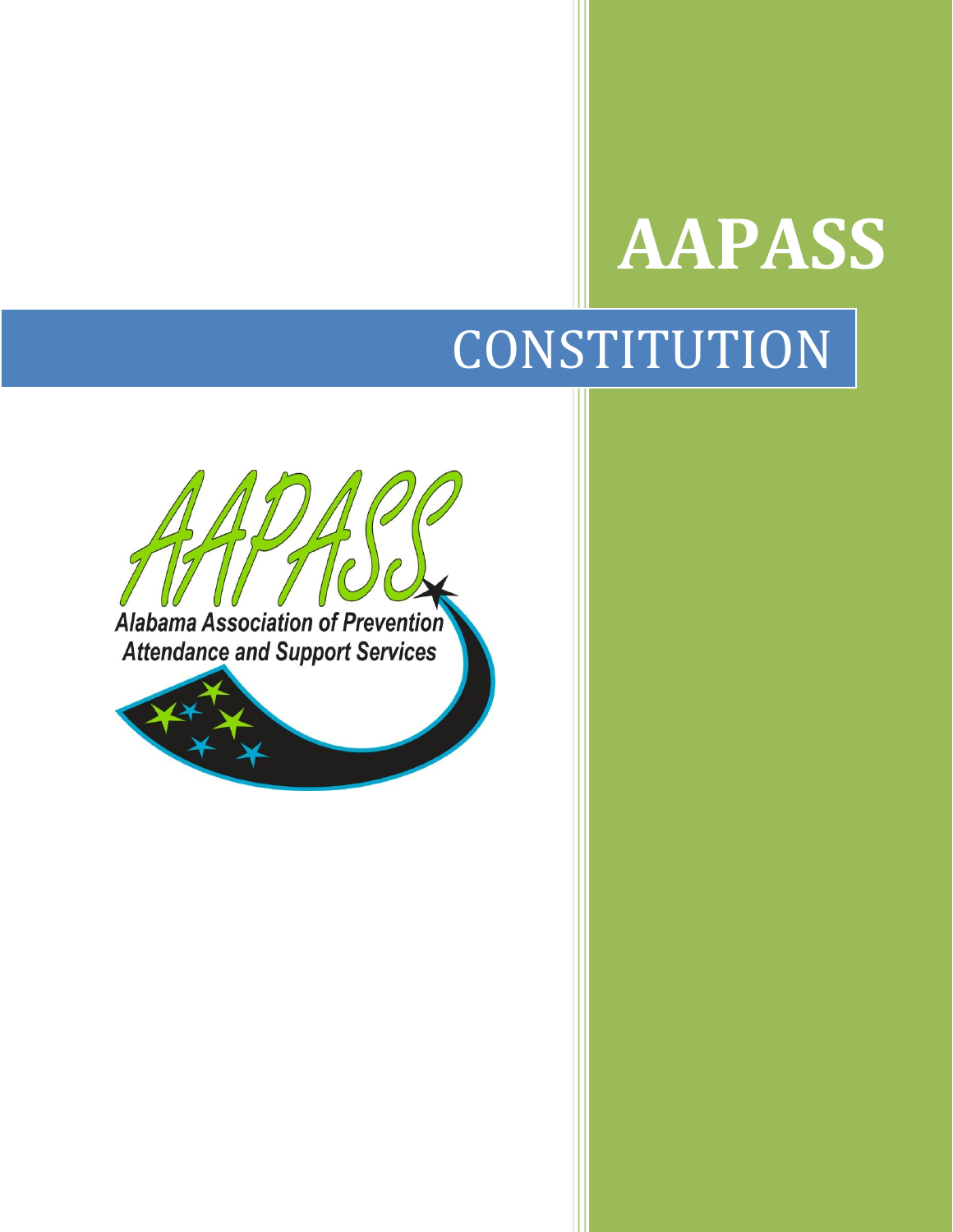#### **CONSTITUTION**

#### **Article I NAME**

Section 1. The name of this association shall be the Alabama Association of Prevention, Attendance, and Support Services.

## **Article II OBJECTIVES**

- Section 1. The first purpose of this association shall be to promote the programs of any professional person actively working in the area of prevention, attendance, and student support services.
- Section 2. The second purpose shall be to furnish an organization in which AAPASS personnel and other related professions may discuss their problems and unite their efforts in promoting the welfare of children.
- Section 3. The third purpose shall be to study conditions relative to supporting and promoting school improvement which shall benefit all children.
- Section 4. The fourth purpose shall be to afford an organization through which attendance personnel may work toward better professional relationships.

#### **Article III MEMBERSHIP**

- Section 1. Members shall consist of active and honorary members.
- Section 2. Active members shall be persons actively engaged in the work of prevention, attendance, and student support in Alabama and **must be a member of CLAS**.
- Section 3. Honorary members shall be those persons who have retired from areas of prevention, attendance, and support services.

#### **Article IV OFFICERS**

- Section 1. The officers of this association shall be a president, a first vice-president, a second vicepresident, a secretary and a treasurer.
- Section 2. The Executive Board shall consist of the officers, the district presidents and the three immediate past presidents of the state association.
- Section 3. The term of office shall be for one year, with the privilege of re-election for a subsequent term.

#### **Article V REPRESENTATIVES FOR BOARD OF DIRECTORES OF COUNCIL OF LEADERS IN ALABAMA SCHOOLS (CLAS)**

- Section 1. The president, first vice-president and secretary shall serve as ex-officio members of the Board of Directors of CLAS.
- Section 2. Representatives to the Board of Directors of CLAS shall be one representative per 100 members or major fraction thereof and shall be elected for a one (1) year term, by a majority vote of members present at the annual conference.